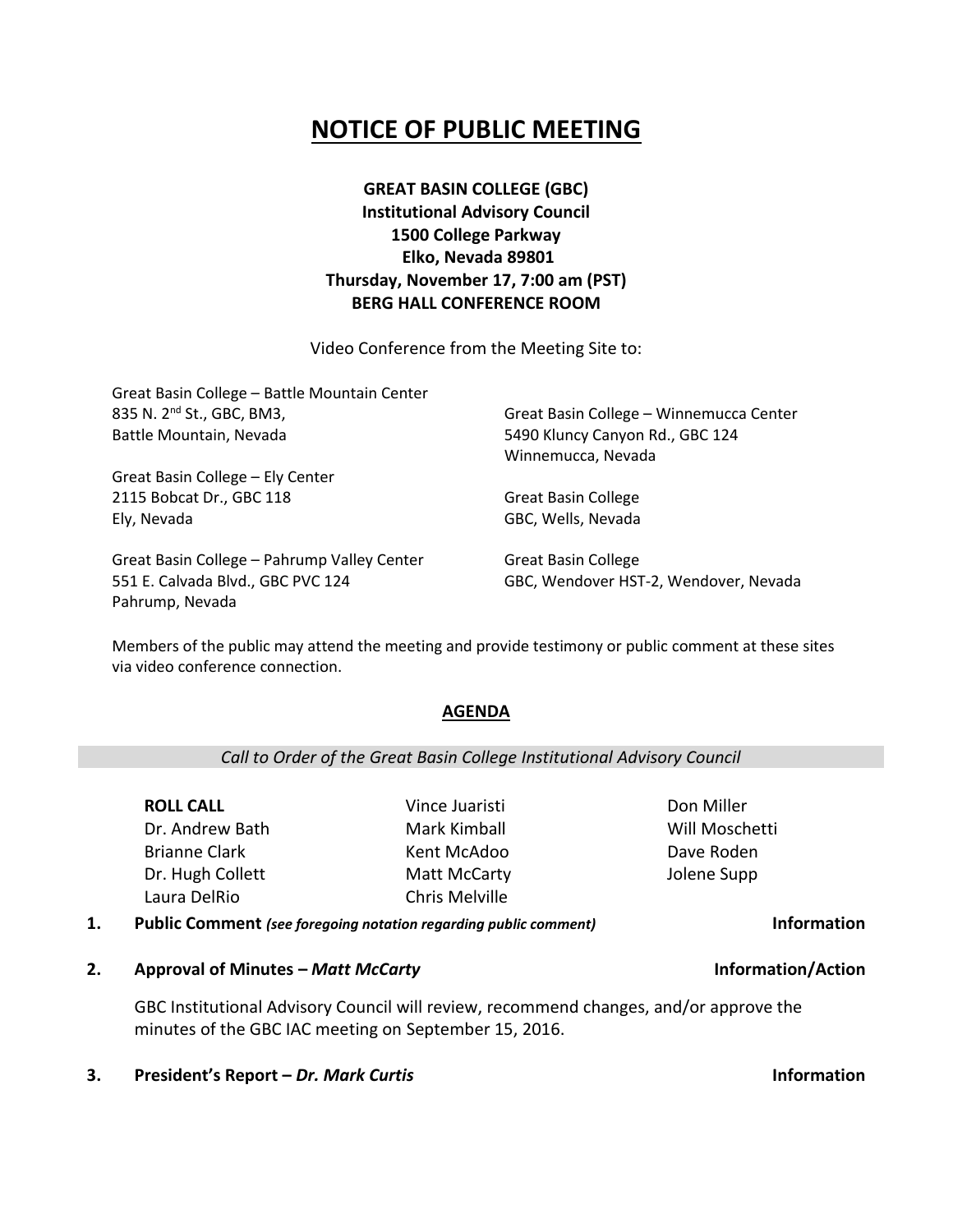GBC President Mark Curtis will provide the GBC IAC with updates on college activities and will be prepared to answer any questions or concerns.

| 4.  | GBC Foundation Update - Greg Brorby                                                                                                                                                                                                                                                                                                                                     | <b>Information</b>        |  |
|-----|-------------------------------------------------------------------------------------------------------------------------------------------------------------------------------------------------------------------------------------------------------------------------------------------------------------------------------------------------------------------------|---------------------------|--|
|     | GBC Foundation Director will provide an update on Foundation activities.                                                                                                                                                                                                                                                                                                |                           |  |
| 5.  | Board of Regents' Community College Committee Update - Matt<br><b>McCarty</b>                                                                                                                                                                                                                                                                                           | <b>Information</b>        |  |
|     | GBC IAC Chair Matt McCarty will update the IAC on the previous meeting of the NSHE Board of<br>Regents' Community College Committee meeting and the meeting of the IAC Chairs.                                                                                                                                                                                          |                           |  |
| 6.  | FOR POSSIBLE ACTION: Discussion of Dr. Curtis' retirement and<br>succession options including Acting and Interim President and maters<br>related thereto. - Matt McCarty                                                                                                                                                                                                | <b>Information/Action</b> |  |
| 7.  | FOR POSSIBLE ACTION: Discussion of President candidate qualifications<br>and maters related thereto. - Matt McCarty                                                                                                                                                                                                                                                     | <b>Information/Action</b> |  |
| 8.  | FOR POSSIBLE ACTION: Discussion of joint meeting with GBC IAC, GBC<br>Foundation, GBC SGA and GBC Faculty Senate and maters related<br>thereto. - Matt McCarty                                                                                                                                                                                                          | <b>Information/Action</b> |  |
| 9.  | FOR POSSIBLE ACTION: Consider recommending to the NSHE<br>Chancellor one or more candidates for acting or interim President of<br>Great Basin College and maters related thereto. - Matt McCarty                                                                                                                                                                        | <b>Information/Action</b> |  |
| 10. | <b>Vice President Reports and Questions</b><br>The GBC Vice Presidents will give a verbal report and answer any questions:<br>A. Academic Affairs/Student Affairs - Lynn Mahlberg<br>B. Business Affairs - Sonja Sibert                                                                                                                                                 | Information               |  |
| 11. | <b>Member Report</b>                                                                                                                                                                                                                                                                                                                                                    | <b>Information</b>        |  |
|     | Each committee member will be given an opportunity to provide a verbal report.<br>Ely - Dr. Andrew Bath<br>Elko - Brianne Clark<br>B.<br>Elko - Dr. Hugh Collett<br>C.<br><b>Battle Mountain -</b><br>D.<br>Wells - Laura DelRio<br>Е.<br>Washington DC - Vince Juaristi<br>F.<br>Pahrump - Mark Kimball<br>G.<br>Elko - Kent McAdoo<br>Н.<br>Elko - Matt McCarty<br>I. |                           |  |
|     |                                                                                                                                                                                                                                                                                                                                                                         |                           |  |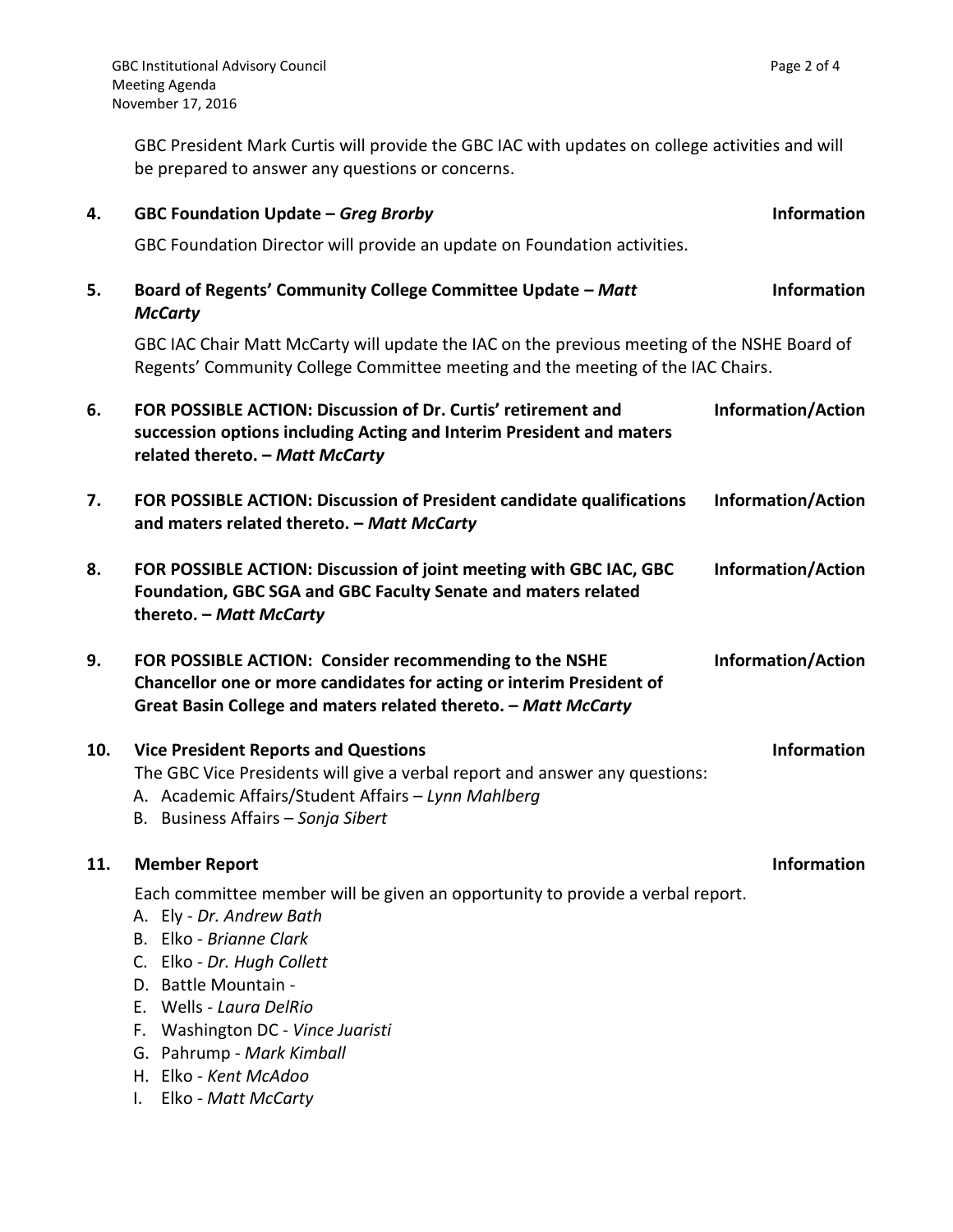- J. Wendover *Chris Melville*
- K. Elko *Don Miller*
- L. Elko *Will Moschetti*
- M. Winnemucca *Dave Roden*
- N. Wells *Jolene Supp*

### **12. New Business Information**

Items for consideration at future meetings may be suggested. Any discussion of an item under "New Business" is limited to description and clarification of the subject matter of the item, which may include the reasons for the request.

#### **13. Public Comment** *(see foregoing notation regarding public comment)* **Information**

### **14.** Adjourn **Information**

**This notice and agenda has been posted at or before 9:00 a.m. on November 14, 2016, three business days before the meeting, in accordance with NRS 241.020, at the meeting location and at the following public locations:**

- GBC's IAC website (http://www.gbcnv.edu/administration/advisory.html)
- The Nevada Public Notice website pursuant to NRS 232.2175 [\(http://notice.nv.gov/\)](http://notice.nv.gov/)
- Meeting location: Great Basin College, 1500 College Parkway, Elko, NV 89801, Berg Hall
- Great Basin College Battle Mountain Center, 835 N. 2<sup>nd</sup> St., Battle Mountain, NV 89820
- Great Basin College Ely Center, 2115 Bobcat Drive, Ely, NV 89301
- Great Basin College Pahrump Valley Center, 551 E. Calvada Blvd., Pahrump, NV 89048
- Great Basin College Winnemucca Center, 5490 Kluncy Canyon Rd., Winnemucca, NV 89445

### **IMPORTANT INFORMATION ABOUT THE AGENDA AND PUBLIC MEETING**

**NOTE:** Above is an agenda of all items scheduled to be considered. Notification is hereby provided that items on the agenda may be taken out of order and presented, two or more agenda items may be combined for consideration, and an agenda item may be removed from the agenda or discussion relating to an item on the agenda may be delayed at any time.

Some agenda items are noted as having accompanying reference material. Reference material may be accessed on the electronic version of the agenda by clicking the reference link associated with a particular item. The agenda and associated reference material may also be accessed on the Internet by Great Basin College's Institutional Advisory Council's webpage at: [http://www.gbcnv.edu/administration/advisory.html.](http://www.gbcnv.edu/administration/advisory.html)

Reasonable efforts will be made to assist and accommodate physically disabled person attending the meeting. Please call the GBC Office of the President at (775) 753-2265 in advance so that arrangements may be made.